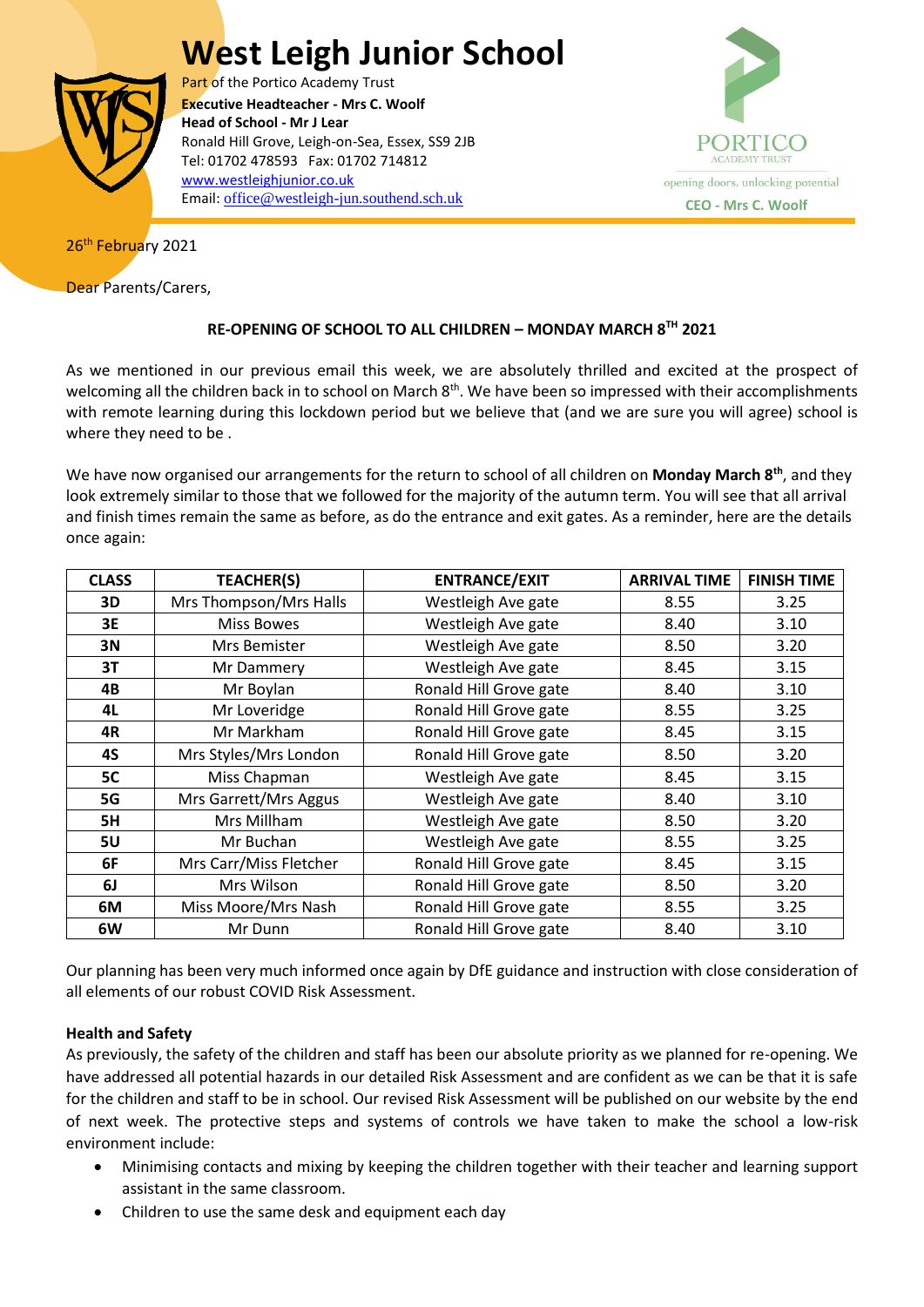- Children will be sitting side by side with all desks facing forwards.
- Maintaining social distancing wherever possible.
- Enhanced cleaning regime.
- Staggered start and finish times to reduce congestion
- Regular washing of hands with soap and water for at least 20 seconds
- Cleaning equipment in each classroom to sanitise and clean rooms during the school day
- Supplies of tissues available to each classroom promoting the "catch It, bin it, kill it" approach
- Staggered break and lunch times to reduce contact in the playground
- Hand sanitiser available
- Playground divided in to segments to allow social distancing between groups
- Clear protocols if a child or adult develops symptoms
- All staff have been requested to self-test for COVID twice each week

#### **Breaks/Lunch**

The children will have the usual 15-minute break in the morning and lunch will be between 12.00 and 1.00pm. Breaks will be staggered to ensure that all classes will have the same amount of time on the playground each day. If the children would like to bring in something to play with during these break periods, e.g. a preferred skipping rope, they may do so. They will have a 10 minute afternoon break on most afternoons. School lunches will be available as usual from the menu posted on the school website.

#### **Equipment**

The DfE guidance recommends that there should be a limit on the amount of equipment that the children bring into school each day so that it only includes essentials such as:

- Lunch boxes
- Hats and coats
- Books
- Stationery
- Skipping rope etc. for breaks and lunchtimes
- Mobile phones if necessary (Years 5 and 6 only)

#### **Uniform**

As before, we expect children to come to school in school uniform. However, on the days that they have PE, we would ask that they wear their PE kit.

## **Breakfast Club**

We will once again be running our Breakfast Club from 7.30 am each day. Places should be booked via Miss Chaney in the school office. Details of how to book will be sent out next week.

#### **Swimming**

Our intention is that swimming lessons will pick up from where they left off in the autumn term following the same timetable. Lessons will recommence from the week beginning **Monday March 15th** .

## **Parents/Carers/Visitors**

To minimise the risk of contamination we have to stop all non-essential visitors coming on to the school premises. If you drop off your child at school, we have to ask you to remain outside the school gates please. Parents and carers will not be permitted on to the site or in to the school building unless in an absolute emergency. We request that you continue to wear a face covering when outside the school premises, this will help us all to adhere to and support the Government's 'Hands-Face-Space' campaign.

## **COVID Testing**

As well as asking for all school staff to self-test twice a week, Public Health are also recommending that all children are tested during the week beginning March  $1<sup>st</sup>$  before they return to school. Further details regarding testing will be shared in a letter from Southend's Public Health Team that we will send out in due course.